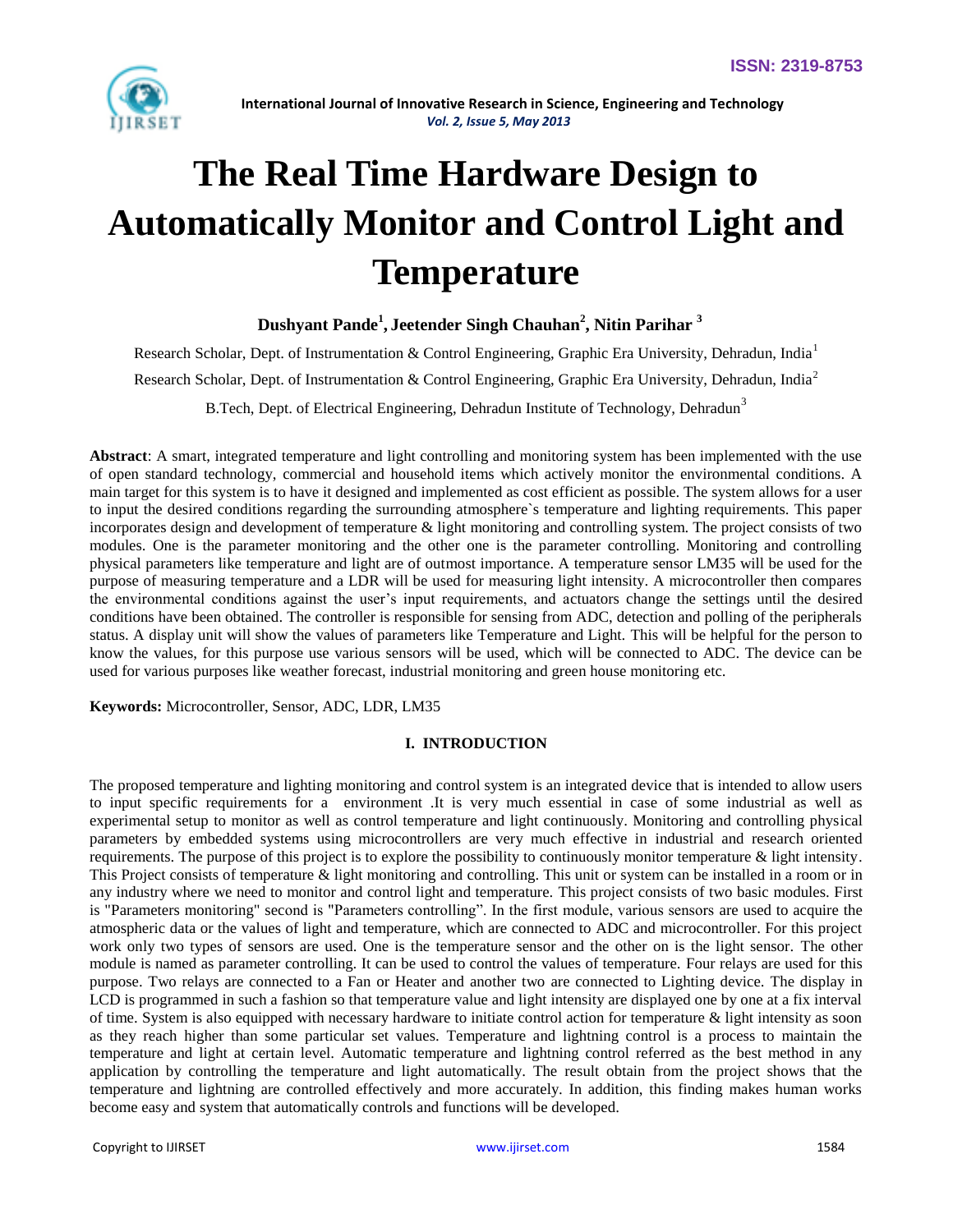

# **II. HARDWARE DEVELOPMENT**

*A. Power supply modules-*This module is basically designed to achieved 5V, 500mA.This consists of a transformer which is used to step down the AC voltage, IN4007 diodes used to form a bridge rectifier to convert AC to DC, capacitor 1000uF which used as a filter circuit, 7805 regulator to obtain a 5V at the output of the regulator, 330 ohm resistance, LED as indicator.



Fig 1: Diagram of power supply section

- *B. PIC Microcontroller-* The PIC microcontroller was originally designed around 1980 by General Instrument as a small, fast, inexpensive embedded microcontroller with strong I/O capabilities.. PIC stands for "Peripheral Interface Controller". General Instrument recognized the potential for the PIC and eventually spun off Microchip, headquartered in Chandler, AZ to fabricate and market the PIC microcontroller .A microcontroller is an integrated chip that is often part of an embedded system. The microcontroller includes a CPU, RAM, ROM, I/O ports, and timers like a standard computer, but because they are designed to execute only a single specific task to control a single system, they are much smaller and simplified so that they can include all the functions required on a single chip.PIC 16F877 is one of the most advanced microcontroller from Microchip. This controller is widely used for experimental and modern applications because of its low price, wide range of applications, high quality, and ease of availability.
- *C. Analog to digital conversion section-* Since we have to sense analog parameters i.e. temperature and light hence we have to use any analog to digital converter. We have opted for ADC 0809 as it has 8 channels and is microprocessor compatible ADC which is easily available. It will convert the analog signal of the transducer to digital value with respect to the reference voltage which in our case is 2.5V. This reference voltage is obtained using TL431, which is a programmable shunt voltage reference with output voltage range of 2.5V to 36V and works like zener diode. For the conversion ADC requires a reference frequency which is supplied from 555 IC in the form of astable oscillator. The conversion frequency is kept around 150 kHz. Sensor used for temperature measurement is LM 35 and for light intensity is LDR. LM 35 is calibrated in  $^{\circ}$ C and is linear in +10 mV/ $^{\circ}$ C scale factor with 0.5ºC accuracy . The calibration curve given here with will make the scenario clear.
- *D. LCD Display* **-** LCD technology has advanced very rapidly since its initial inception over a decade ago for use in lap top computers. Technical achievements has resulted in brighter displace, higher resolutions, reduce response times and cheaper manufacturing process. The liquid crystals can be manipulated through an applied electric voltage so that light is allowed to pass or is blocked. By carefully controlling where and what wavelength (color) of light is allowed to pass, the LCD monitor is able to display images. A backlight provides LCD monitor's brightness. Over the years many improvements have been made to LCD to help enhance resolution, image, sharpness and response times. One of the latest such advancement is applied to glass during acts as switch allowing control of light at the pixel level, greatly improving LCD's ability to display small-sized fonts and image clearly. Most of the LCD modules conform to a standard interface specification. A 14-pin access is provided having eight data lines, three control lines and three power lines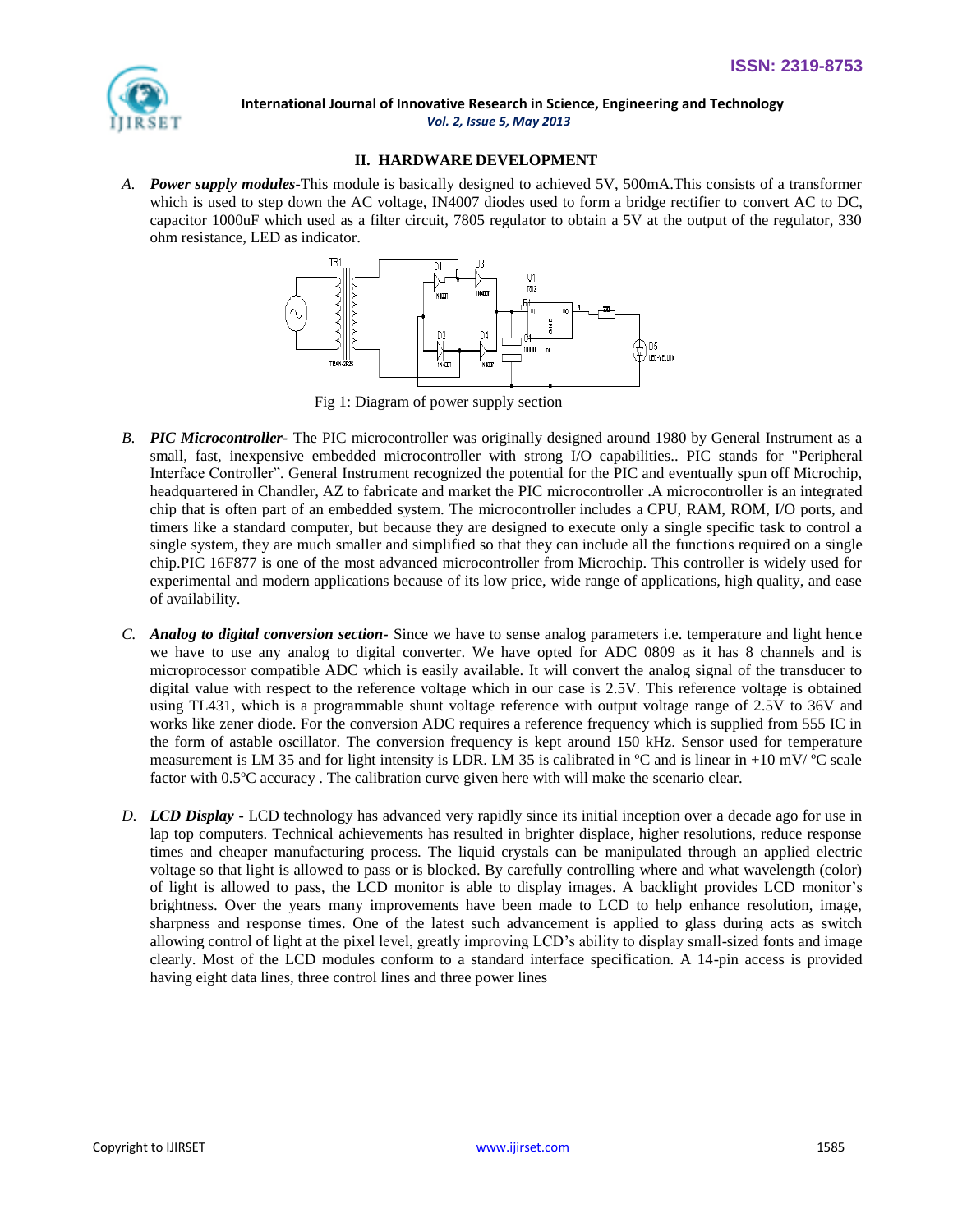



Fig 2 Block diagram of the system

*E. Temperature Sensor* **-** A temperature sensor is a device that gathers data concerning the temperature from a source and converts it to a form that can be understood either by an observer or another device. Temperature sensors come in many different forms and are used for a wide variety of purposes, from simple home use to extremely accurate and precise scientific use. The LM35 thus has an advantage over linear temperature sensors calibrated in° Kelvin, as the user is not required to subtract a large constant voltage from its output to obtain convenient Centigrade scaling. It also does not require any additional calibration or trimming in order to get typical accuracy. Low cost is assured by trimming and Calibration at the wafer level. The LM35's low output impedance, linear output, and precise inherent calibration make interfacing to readout or control circuitry especially easy. It can be used with single power supplies, or with plus and minus supplies. As it draws only  $60\mu\text{A}$  from its supply, it has very low self-heating, less than  $0.1\text{°C}$  in still air. The LM35 is rated to operate over a -55°to+150°C temperature range, while the LM35C is rated for a -40°to+110°C range(-10° with improved accuracy).



Fig 3: Temperature Sensor (LM35)

*F. Light Sensor***-** A light sensor, as its name suggests, is a device that is used to detect light. There are many different types of light sensors, each of which works in a slightly different way. LDRs or Light Dependent Resistors are very useful especially in light/dark sensor circuits. Normally the resistance of an LDR is very high, sometimes as high as 1000 000 ohms, but when they are illuminated with light resistance drops dramatically. LDR are made by depositing a film of cadmium sulphide or cadmium selenide on a substrate of ceramic containing no or very few free electrons when not illuminated. The film is deposited in a zigzag fashion in the form of a strip. The longer is the strip the more the value of resistance. When light falls on the strip, the resistance decreases. In the absence of light the resistance can be in the order of 10K ohm to 15K ohm and is called the dark resistance.



Fig 4: Light Dependent Resistor (LDR)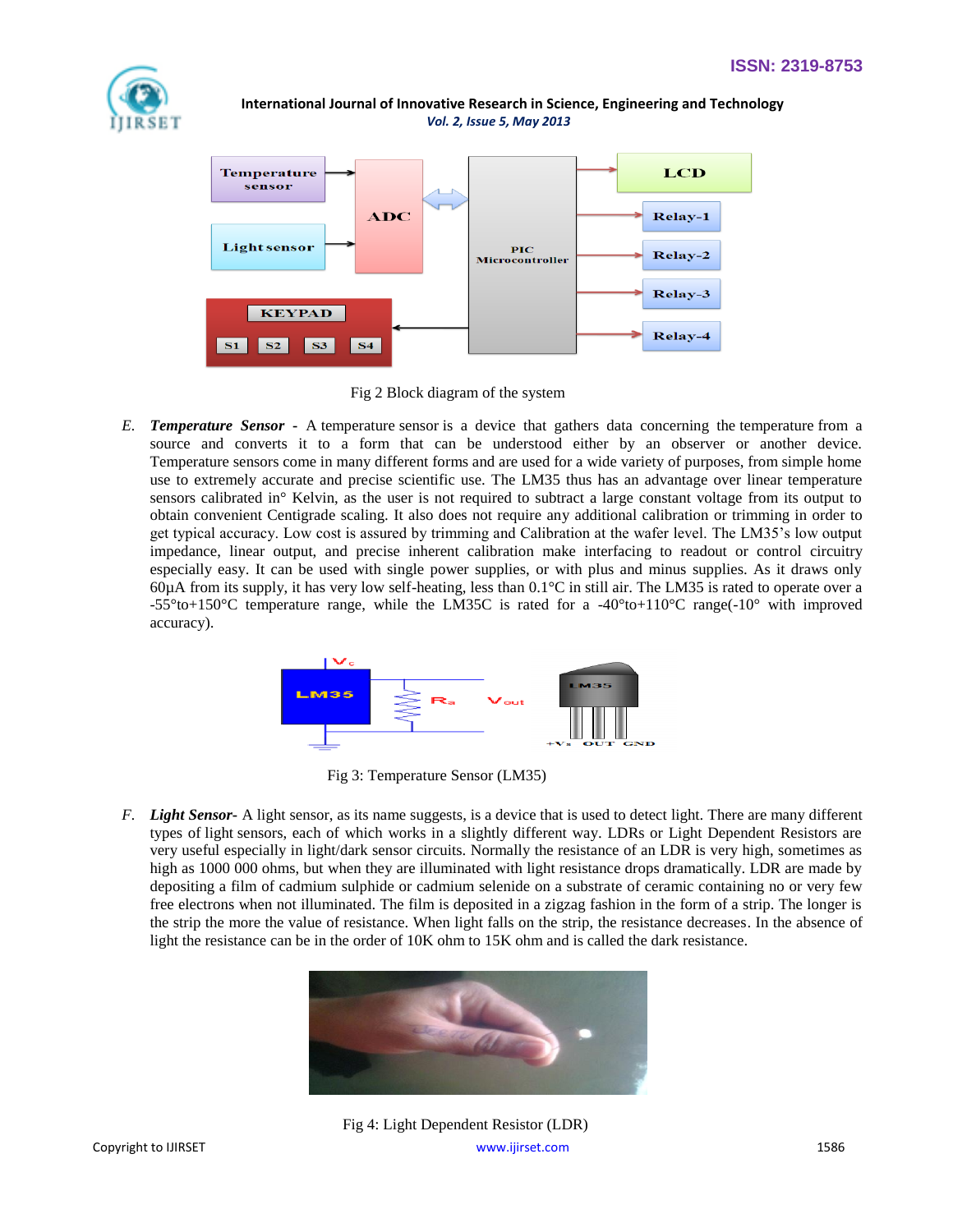

## **III. SYSTEM PIN DIAGRAM**



Fig 5: Schematic Pin Diagram of the system

# **IV. SOFTWARE DEVELOPMENT**





*1***.** *Coding / Debugging***-**Coding or debugging is one in a high-level language (such as c or java). Compiler for a high level language helps to reduce production time. To program the microcontrollers WinAVR was used using C language. The source code has been commented to facilitate any occasional future improvement and maintenance. It includes the GNU GCC compiler for C and C++. WinAVR contains all the tools for developing on the AVR. This includes AVR-gcc (compiler), AVR-gdb (debugger) etc.

*2***.** *Compiling-* After compiling the program, it is converted to machine level language in the form of o's ans1's.This file is called as the Hex file and is saved with the extension (.Hex). The compiler also generates errors in the program which should be removed for proper execution of the program.

*3. Burning*-Burning the machine language (hex) file into the microcontroller's program memory is achieved with a dedicated programmer, which attaches to a PC's peripheral. PC's serial port has been used for the purpose. For this purpose Ponyprog programmer was used to burn the machine language file into the microcontroller's program memory. Ponyprog is serial device programmer software with a user-friendly GUI framework available for Windows95/98/ME/NT/2000/XP and Intel Linux. Its purpose is reading and writing every serial device. It supports I²C Bus, Micro wire, SPI EEPROM, and the Atmel AVR and Microchip PIC microcontroller. The microcontrollers were programmed in approximately two seconds with a high speed-programming mode. The program memory, which is of Flash type, has, just like the EEPROM, a limited lifespan.

*4. Evaluation-*If the system performs as desired by the user and performs all the tasks efficiently and effectively the software development phase is over and the project is ready to be installed in any of the industrial sites as a personal area network. If not, the entire process is repeated again to rectify the errors. One of the difficulties of programming microcontrollers is the limited amount of resources the programmer has to deal with. In PCs resources such as RAM and processing speed are basically limitless when compared to microcontrollers. In contrast to a PC, the code on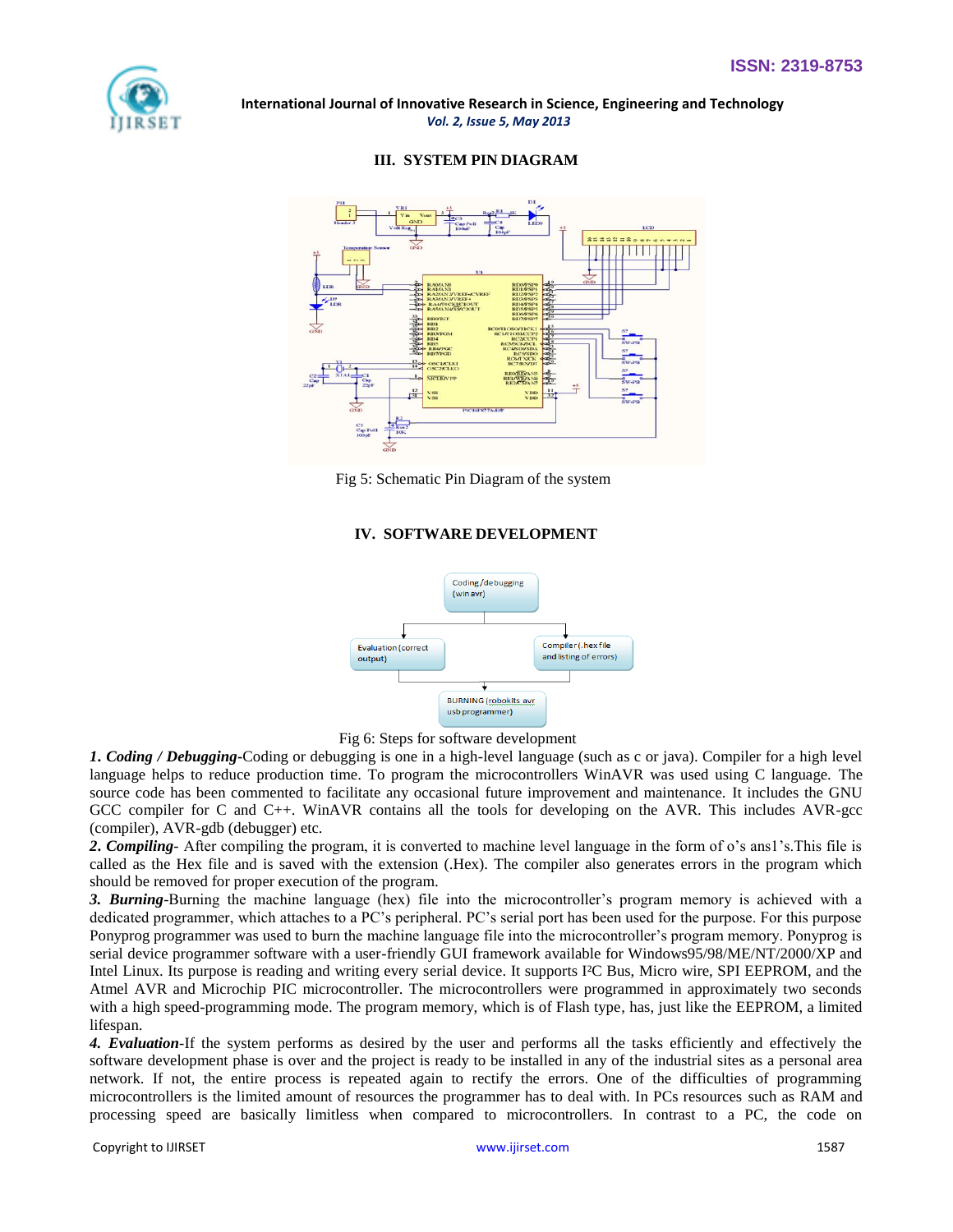

microcontrollers should be as low on resources as possible, but being cost effective and power efficient makes it a better option.



Fig 7: Hardware components connection



Fig 8: View of Complete Hardware System

# **V. TEMPERATURE VALUES**

1. Temperature When the User Inputs 25°C



 Fig 9: Temperature Sensor Placed at the Other End of the Room when the User input is  $25^{\circ}$ C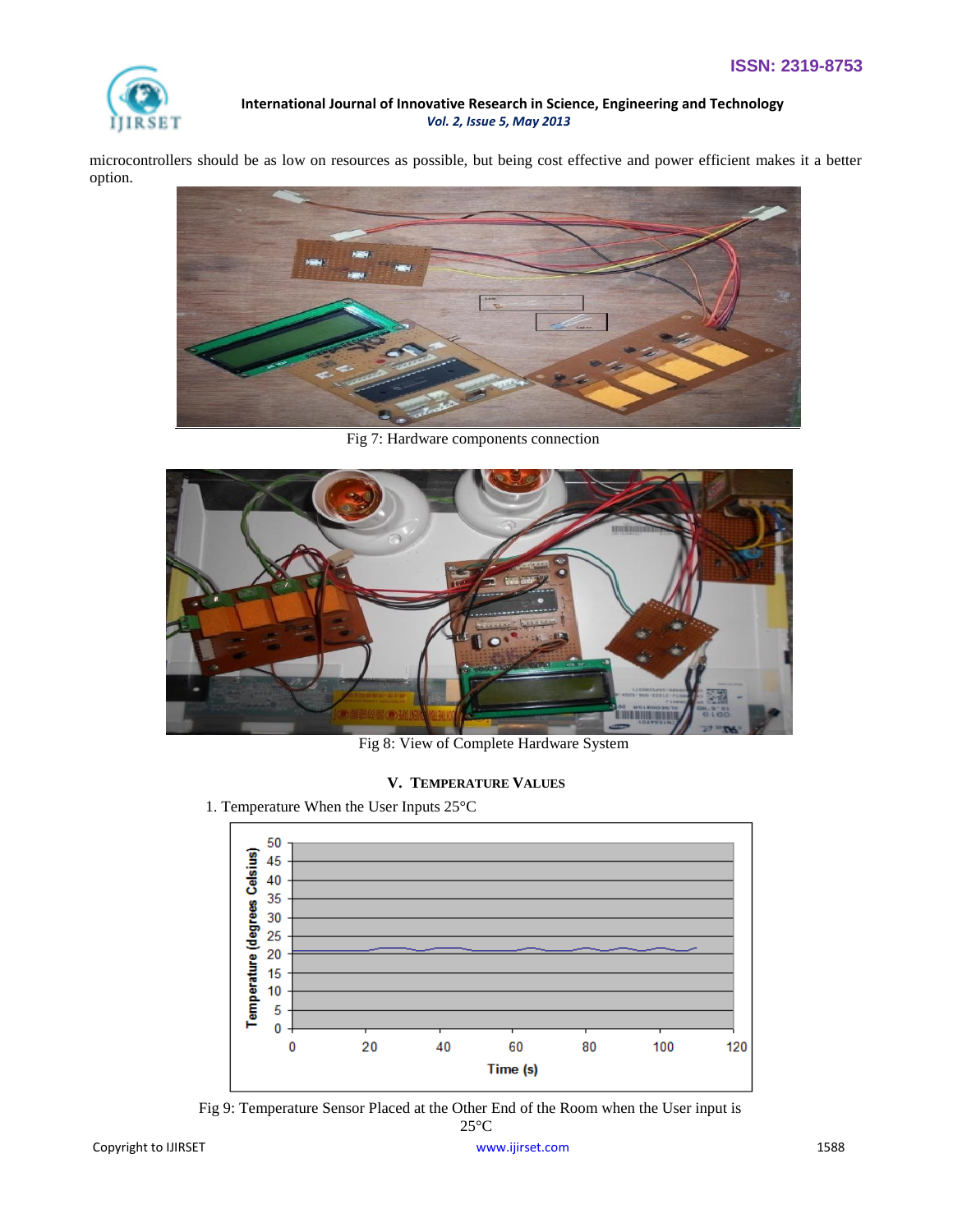



 **2.** Temperature sensor is placed at approximately the centre of the room



#### **VI. CONCLUSION**

In this Paper temperature and light intensity monitoring and control is done with the help of two sensors. One is the temperature sensor and the other one is the light sensor. The temperature and light intensities are displayed on the LCD screen and also we can set the desired values of light and temperature with the help of provided keypad. The entire decision making is done with a help of a microcontroller. This type of system can be installed in any place where we need to maintain light and temperature intensities approximately constant. Another objective of the project work is to conserve energy by using only the necessary amount of energy. The system can be further enhanced by developing necessary software for offline analysis. Also if we employ some more sensors like barometer and humidity sensor then the measurements of temperature, atmospheric pressure, light intensity and relative humidity remotely are not only important in environmental or weather monitoring but also crucial for many industrial processes. The system has various advantages over other similar systems as it is relatively cheap, smaller size, on-device display, less complexity and greater portability.

#### **ACKNOWLEDGEMENT**

We hereby acknowledge our advisors Sanjeev Gabba , Sunil Semwal and Dr. Rajesh Kumar for guiding us in the right direction and for giving tremendous support and encouragement to make this project a success.